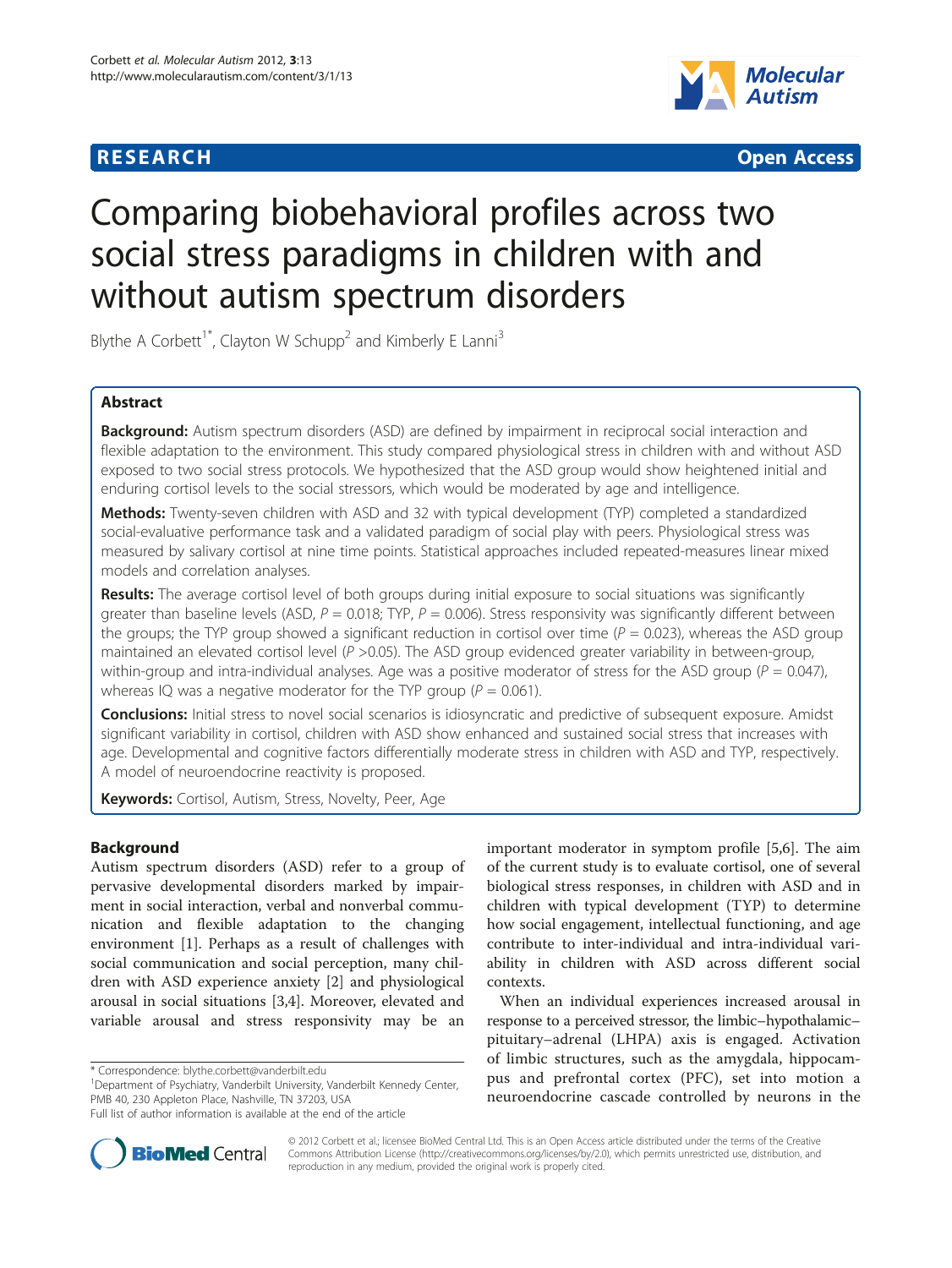hypothalamic paraventricular nucleus. When the system is activated, the regulatory peptides arginine vasopressin and corticotropin-releasing hormone are released into the pituitary portal, increasing circulation of adrenocorticotrophic hormone, which drives glucocorticoid action for the release of cortisol in humans (for example [\[7](#page-8-0),[8\]](#page-8-0)).

Importantly, this system is elegantly adaptive such that following a stress response glucocorticoid action is inhibited, allowing the system to return to a homeostatic state. Furthermore, stress is often thought of as idiosyncratic because a number of factors may contribute to whether or not an event is deemed stressful to the individual, including novelty, age, gender, socioeconomic status, and context. It is within this framework that the following investigation exploring variability in the biological stress response in ASD is presented and interpreted.

Children with ASD are driven by a persistent need for sameness and have difficulty adapting to change [\[9](#page-8-0)]. Studies examining cortisol as a biomarker of stress show enhanced arousal in children with ASD, suggesting hyperresponsivity to acute, novel stress rather than a pattern of chronic hyperarrousal (for example [[4,10-13](#page-8-0)]). Significant variability in the diurnal rhythm (inter-individual and intra-individual differences) and responsivity (individual differences in responding to environmental conditions) of cortisol has also been documented [\[5,10](#page-8-0)], suggesting subgroups of stress responders within the autism spectrum in relation to daily stressors and sensory functioning (for example [[6\]](#page-8-0)).

Since ASD are defined by impairment in social communication, exploring social stress is critical. Heightened cortisol levels have been reported in response to school integration [[14\]](#page-9-0) and social unfamiliarity [[4\]](#page-8-0). We recently investigated physiological stress associated with social play (see peer interaction described below) [\[3](#page-8-0)]. This paradigm emulates a natural playground setting to ascertain whether this benign situation is biologically stressful. Indeed, many children with ASD responded with significantly higher levels of cortisol [\[3](#page-8-0)[,15\]](#page-9-0), and distinct biobehavioral profiles emerged in children who exhibited a significant stress response compared with home baseline levels and typically developing children based on developmental (older children), biological (elevated cortisol responder), and behavioral (social interaction) patterns. Importantly, the enhanced cortisol response was observed in children who willingly engaged in interaction; the enhanced cortisol level therefore does not support the notion of a response to social threat.

In contrast, a standardized laboratory-based psychosocial stress test, the Trier Social Stress Test – child version (TSST-C) [[16\]](#page-9-0) – known to activate the LHPA axis in typically developing children (for example [\[17,18](#page-9-0)])

and in children with various medical conditions (for example [[16,19](#page-9-0)]) – does not significantly increase cortisol in many children with ASDs [[11,](#page-8-0)[20,21\]](#page-9-0). We replicated this finding [[22\]](#page-9-0), while also noting a wide range of cortisol variability in children with ASD. Cumulatively, the attenuated stress response in these studies suggests that the aspect of this protocol that elicits LHPA activation in TYP children may not be perceived by children with ASD, reflecting differences in perception and stress responsivity in ASD or perhaps suggesting a blunted response secondary to chronic stress. As with many biobehavioral aspects of ASD, there exists a wide range of variability in the stress response of children with ASD, suggesting moderating factors [[3\]](#page-8-0).

Taken together, the findings result in a double dissociation such that the LHPA axis is perturbed in children with ASD by unique, seemingly benign, social and nonsocial stressors yet they do not exhibit a neuroendocrine response to a standardized social-evaluative stressor. These paradoxical findings warrant closer investigation, which may be carried out by exposing the same children to both social paradigms.

The current study explored neuroendocrine responsivity in children with and without ASD exposed to two stress protocols, to comprehensively investigate novelty (cortisol levels during initial exposure to stress), stress responsivity (cortisol response across the different stressors), variability (between-group, within-group and intra-individual differences), moderators (such as age and IQ), and associations (linear correlations of stress responsivity between and within the groups).

# Methods

# **Participants**

The combined study included 59 nonmedicated, male children between 8 and 12 years of age, which included 27 ASD children (22 autism, 5 pervasive developmental disorder – not otherwise specified) and 32 TYP children. Demographic information is presented in Table [1.](#page-2-0) The participants were part of one or both previous studies [[3,](#page-8-0)[22\]](#page-9-0). Some participants that completed one protocol were not willing or able to participate in the other; therefore, only children that completed both protocols were included in the final correlational analyses (14 ASD children, 8 TYP children). Diagnosis was based on all of the following: the Diagnostic and Statistical Manual criteria [\[1](#page-8-0)]; a previous diagnosis by an experienced psychologist, psychiatrist, or behavioral pediatrician; clinical judgment (of BAC); and corroborated by a total score on the Autism Diagnostic Observation Scale [[23\]](#page-9-0) at or above the ASD threshold for Module 3.

Prepubescent participants were enrolled, defined as a cumulative score ≤5 in each of three categories – voice, pubic hair, and facial hair – on the Pubertal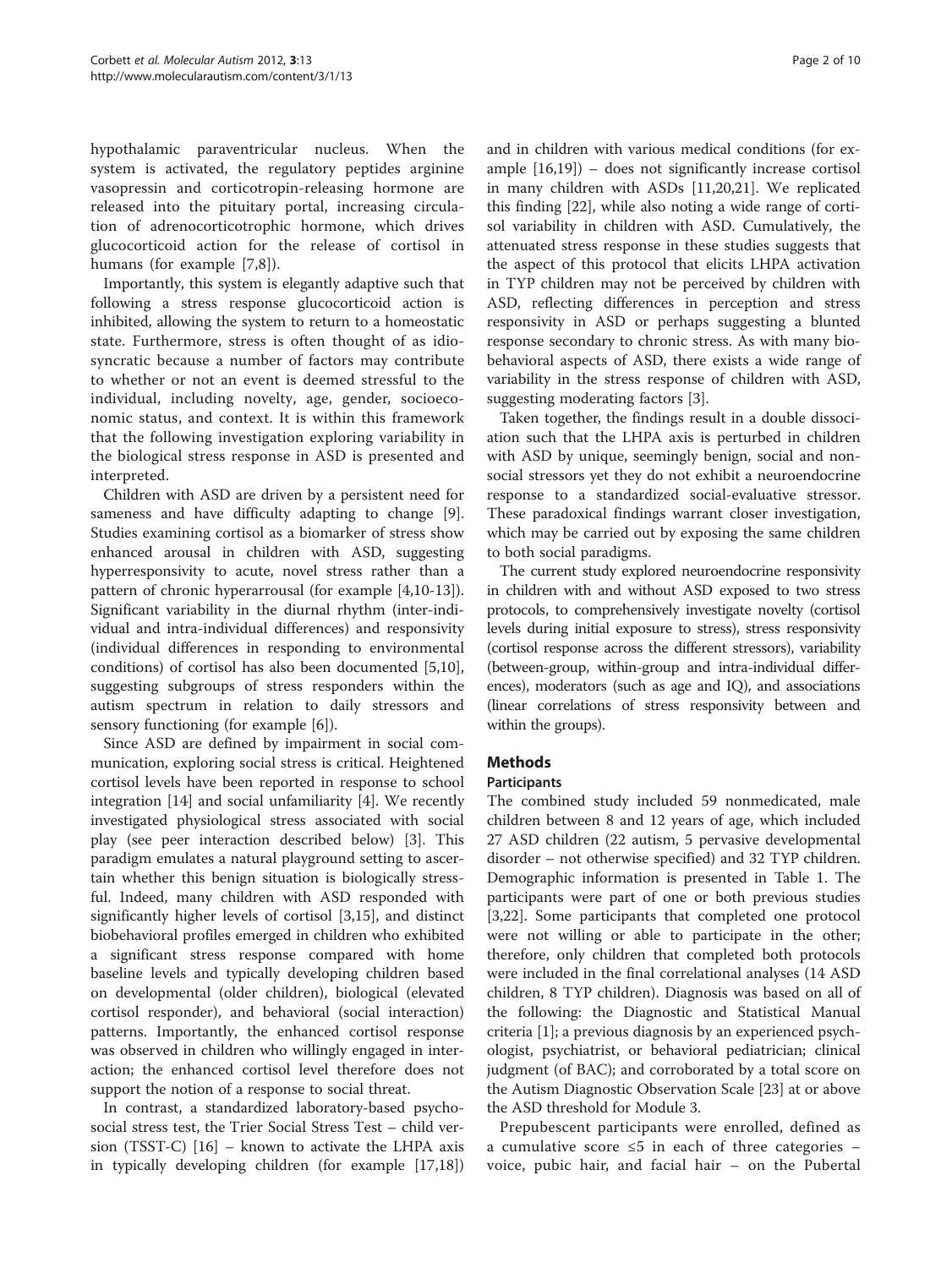#### <span id="page-2-0"></span>Table 1 Demographic variables

|              | Age  |           |             |                      | IQ    |           |           |                    |
|--------------|------|-----------|-------------|----------------------|-------|-----------|-----------|--------------------|
|              | Mean | <b>SD</b> | Range       | t score              | Mean  | <b>SD</b> | Range     | t score            |
| Autism       | 10.1 | 1.3       | 8.0 to 12.6 | $t(57) = -0.40^{N5}$ | 94.9  | 18.1      | 75 to 128 | $t(55) = -7.01***$ |
| Neurotypical | 9.9  | 1.6       | 8.1 to 12.5 |                      | 122.6 | 11.4      | 99 to 142 |                    |

NS, not significant; SD, standard deviation. \*\*\*P <0.0005.

Development Scale [[24\]](#page-9-0). All participants had estimated IQ ≥75 [\[25](#page-9-0)].

Approval for the current study was obtained via the Institutional Review Board at the University of California, Davis, and in compliance with the Code of the Ethical Principles for Medical Research Involving Human Subjects of the World Medical Association (Declaration of Helsinki). Fully informed written consent from parents and verbal assent from participants were obtained.

#### Procedures

The study included two social paradigms: a standardized psychosocial performance task of social evaluative threat [[22\]](#page-9-0); and a validated peer interaction paradigm of social play with peers [\[3](#page-8-0)]. The order of the protocols was randomized across participants, and occurred on separate days at least 1 month apart.

#### Peer Interaction Playground Paradigm

The Peer Interaction Playground Paradigm (PEER) is an ecologically valid playground protocol that allows detailed behavioral observation in a non-intrusive, natural setting (see [[3\]](#page-8-0)). The paradigm includes a child with ASD, a TYP child, and an age-matched and gender-matched confederate. The 20-minute protocol blends intermittent 5-minute periods of free and cooperative play, allowing considerable flexibility for natural behavior to occur (see Figure 1).

The confederate provides behavioral structure to the free play, permitting key interactive sequences to occur. As shown in Figure 1, the 20-minute play session was divided into four, 5-minute time periods: T1 = free play, T2 = confederate solicits interaction on the play structures,  $T3$  = free play, and  $T4$  = confederate solicits interaction with toys. The confederate wore earphones, enabling direct communication with research personnel who provided directive cues instructing him when to approach the participants (T2 and T4) and when to engage in independent play (T1 and T3).

#### Trier Social Stress Test – child version

The TSST-C is a standardized psychosocial stress protocol that is also comprised of four 5-minute time periods (20 minutes in total):  $T1 =$  introduction and speech

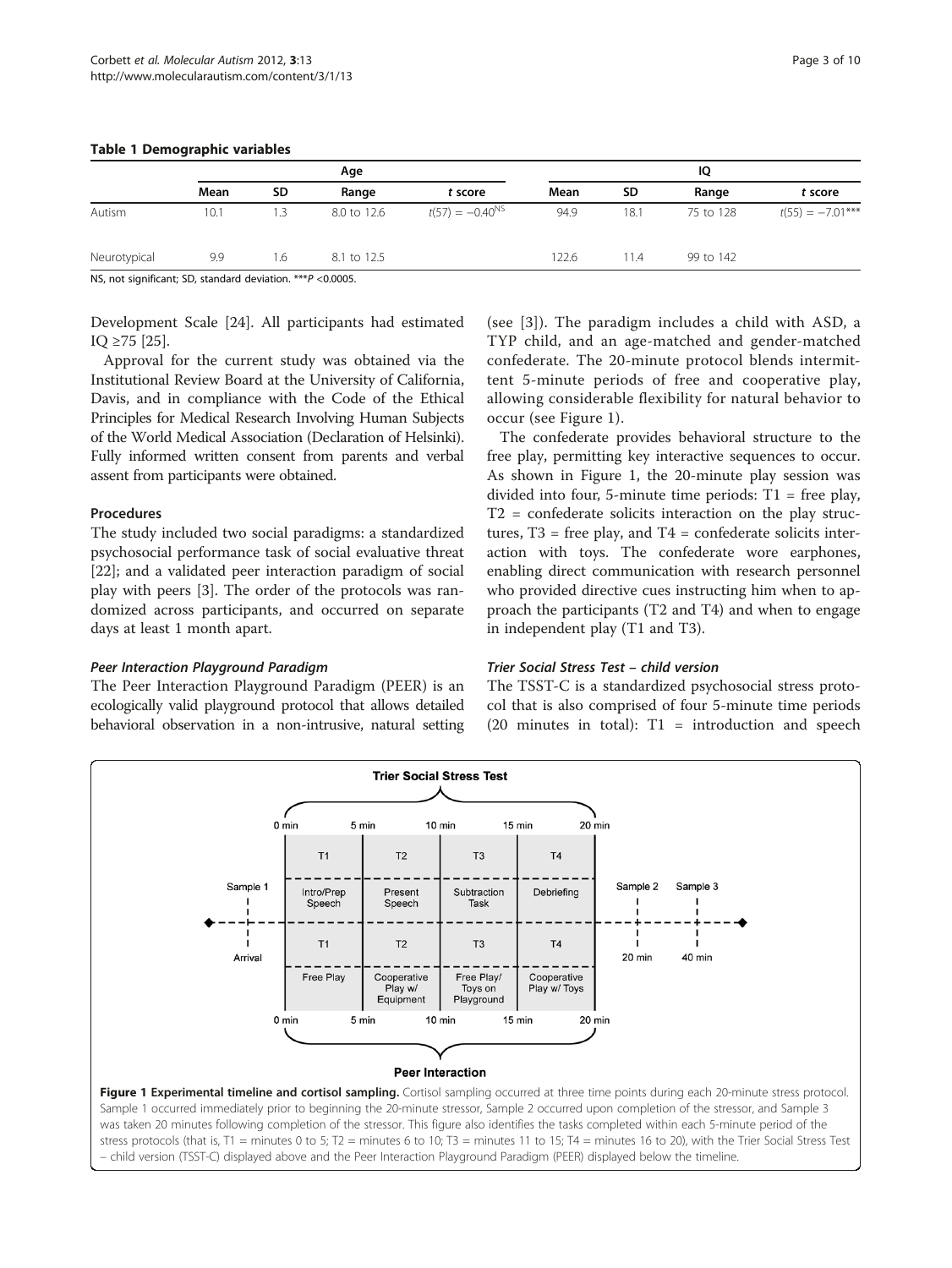preparation, T2 = speech delivery, T3 = serial subtraction, and  $T4 =$  debriefing (see Figure [1](#page-2-0)) [[16\]](#page-9-0). Two committee members who remain affectively neutral throughout the procedure instruct the participant to prepare and perform a short-story speech task and spontaneously complete a serial subtraction task that will be evaluated in comparison with his peers. Following completion the committee debriefs the participant, warmly congratulating him and stating that his performance was not truly judged.

# Cortisol sampling and assay procedures

Salivary cortisol is a valid and reliable measure of diurnal rhythm and physiological arousal [\[26](#page-9-0)]. Physiological stress can be measured in salivary cortisol with consideration of a lag in detectable responsivity of approximately 20-minutes. Samples were collected at 20- and 40-minutes post stressor to reflect response to initial (novelty) and continuing exposure (stress) to the social stressors, respectively, for comparison in the current study (Figure [1\)](#page-2-0). Samples were also collected at additional time points to evaluate the diurnal regulation of cortisol from the home and to use the average daily afternoon samples to obtain a comprehensive baseline for each child. With the exception of the afternoon values, these samples are not included in the analyses for the current study; however, the interested reader is directed to these prior studies [\[3,](#page-8-0)[22\]](#page-9-0).

Our standardized passive drool collection procedures were followed, which are also detailed elsewhere [\[3,5](#page-8-0)]. Briefly, parents were trained for the collection of home samples in person and via video instruction. Research personnel obtained all laboratory samples. For collection, participants were provided with  $Trident^{\circledR}$  Original gum, (Cadbury Adams, Parsippany, NJ, USA) to act as a salivary stimulant and then they deposited 1 ml saliva through a straw into a test tube. A pre-prepared label was subsequently attached to the test tube and the precise time of collection documented on it. Samples were stored in a −20°C freezer, thawed and centrifuged at 6,000 rpm for 10 minutes. Assays were performed using coated-tube radioimmunoassay kits (Siemens Medical Solutions Diagnostics, Los Angeles, CA, USA) as previously described [\[3](#page-8-0)]. Samples were assayed in a single large batch run.

# Average afternoon cortisol

As noted above, research participants completed home sampling at four time points (that is, waking, 30 minutes post waking, afternoon and evening) for six diurnal cycles (24 samples), with initial results presented elsewhere [\[5](#page-8-0)]. Importantly, average afternoon cortisol was calculated based on the six afternoon values for each participant taken during the study to represent the participant's typical afternoon cortisol level for comparison with stress protocols. The arrival values might not represent an accurate baseline measurement for some participants due to a variety of extraneous factors (for example, anticipatory stress); therefore, the 20-minute and 40-minute values were adjusted for this measurement in the models.

### Statistical analyses

The current study explored neuroendocrine responsivity in children with and without ASD exposed to two stress protocols, to comprehensively investigate novelty (cortisol levels during initial exposure to stress), stress responsivity (cortisol response across the different stressors), variability (between-group, within-group and intraindividual differences), moderators (such as age and IQ), and associations (linear correlations of stress responsivity between and within the groups).

Between-group analyses were performed across all demographic, diagnostic, and inclusion variables using independent two-sample  $t$  tests if the assumption of normality held true; otherwise, the equivalent nonparametric test was used. Variances were thus compared using Levene's test of homogeneity to determine whether the equal variance assumption between the groups was valid. If the equal variance assumption was not met, the Welch–Satterthwaite degrees of freedom (df) approximation was used.

To investigate novelty, stress responsivity and variability, the 20-minute and 40-minute post-stressor cortisol values, respectively, were adjusted for average home afternoon levels, and then analyzed using linear mixedeffects random intercepts models. The random effects models allowed comparison of cortisol variability. Error terms between subjects were assumed to be independent, normally distributed, and to have common variance within each group (autism vs. the typically developing) while the variances between the groups were allowed to vary. The model with unequal group variances was compared with a reduced model assuming equal variances using a likelihood ratio test. Initial models explored all two-way and three-way interactions between diagnosis, sample time, and type of stressor. To evaluate potential moderators, age and IQ were centered on the withingroup average levels and included as potential effect modifiers of diagnosis. Additional two-way interactions between diagnostic group and age and IQ were included in the final model, which allowed the modifying effect to differ between groups.

Finally, to examine associations across the variables, Pearson correlations were calculated for subjects that participated in both paradigms. Each subject had three cortisol measurements per study (arrival, 20- minutes, 40- minutes) and the relative time point was compared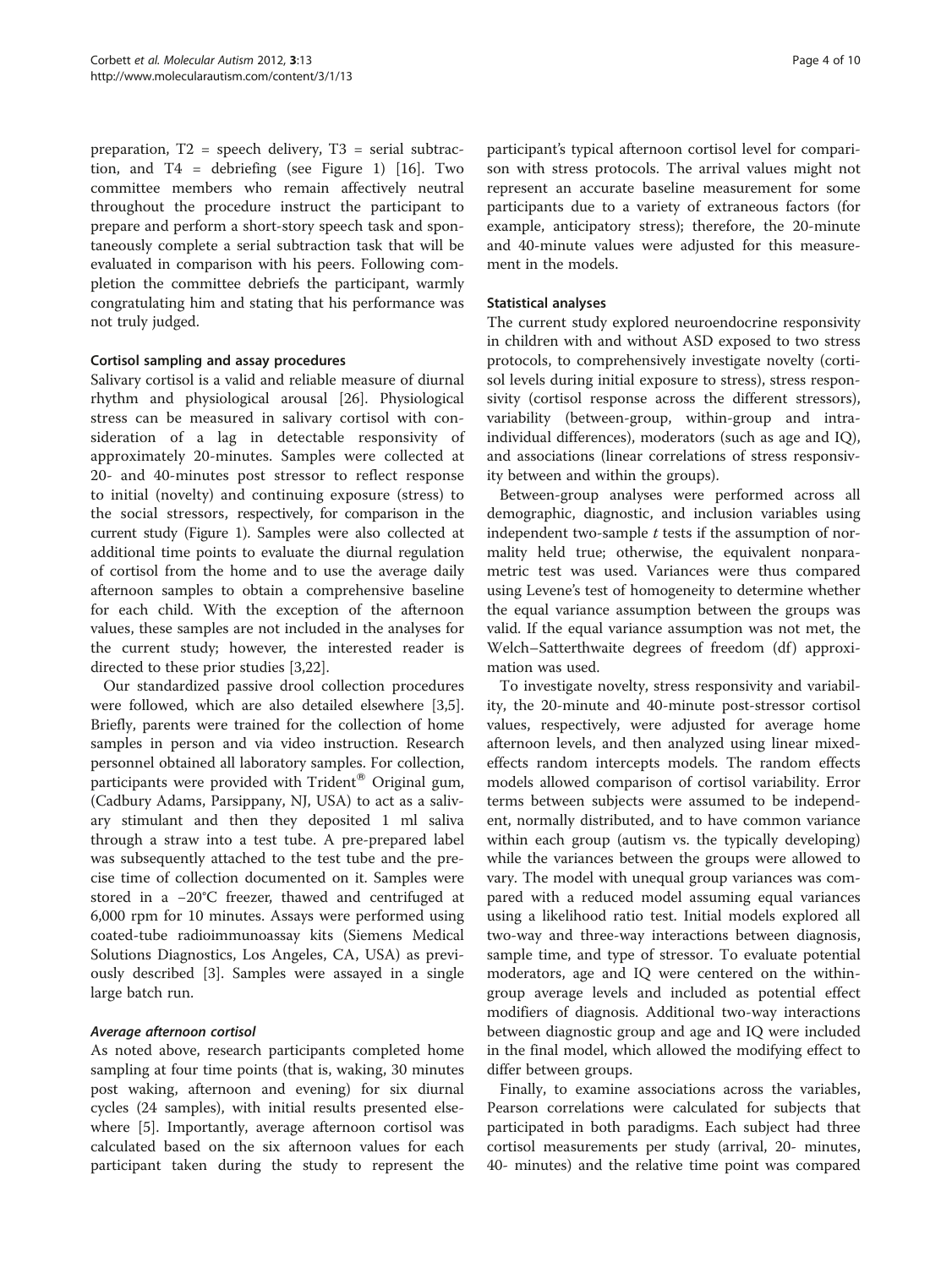between the studies (for example, PEER arrival compared with TSST-C arrival).

# Results

We explored neuroendocrine responsivity in ASD children and TYP children exposed to two social stress protocols, to more thoroughly investigate novelty, stress responsivity, variability, moderators and associations. Participants that completed either study were included to broadly examine social stress in and across groups to determine between-group, within-group, and intraindividual differences. Additional analyses included a subset of participants that completed both protocols to directly compare and contrast stress responsivity with each protocol. Salivary cortisol measurements are positive and skewed toward large values; a log transformation was therefore performed to achieve approximate normality, and log-cortisol values were used in all analyses.

### Variability

Cortisol responses were evaluated across the social stress protocols by analyzing the 20-minute and 40-minute values while adjusting for average afternoon cortisol by taking all cortisol values for each subject and subtracting that individual's average afternoon cortisol from the diurnal study. This approach allows each child's stress value to be compared with his own expected baseline levels, where significant values greater than zero could signify a stress response. The PEER and TSST-C studies were combined and analyzed using a mixed-effect random intercepts model, allowing the groups to have different variances.

The intra-class correlation for the ASD group was 58.9% while for the TYP group it was 69.3%, suggesting that very large portions of total variance is explained by differences between the children. In addition, the ASD group had a between-child variance that was 1.63 times greater than the TYP group and a within-child variance that was 2.54 times greater than the TYP group, suggesting significantly greater heterogeneity in the ASD group  $(P = 0.0009)$ . In summary, there was significant variability between the groups (ASD vs. TYP), within the ASD group, as well as intra-individual differences in the children with ASD.

# Novelty

Both groups exhibited average cortisol levels at the beginning of the stressors that were significantly greater than the average afternoon levels (ASD, β = 0.22,  $t = 2.42$ ,  $P = 0.018$ ; TYP, β = 0.24, t = 2.88, P = 0.006), although between-group comparison of this response was not significantly different ( $P > 0.05$ ). These values represent the average group level means at the 20-minute

time point, adjusted for individual average afternoon levels. As displayed in Figure [2](#page-5-0), this effect seemed particularly prominent for the ASD group on the afternoon of the TSST-C, perhaps reflecting the elusive nature of this task (that is, the participant arrived expecting to complete a challenging academic task) relative to the PEER (that is, the participant arrived expecting to play on a playground).

#### Stress

Although members of each group showed higher cortisol levels at initial exposure, the groups had significantly different slopes to those at the 40-minute time point (see Figure [2](#page-5-0)). Specifically, the cortisol levels of the TYP group quickly reduced, demonstrating robust recovery following initial arousal and indicating that the actual stressor did not perturb them. In contrast, the ASD group maintained an elevated cortisol level as indicated by a very shallow slope from 20-to-40 minutes that was not significantly different from zero, whereas the TYP group had a significant decrease in cortisol ( $\beta = -0.12$ ,  $t = -2.31, P = 0.023$ ). There was a 51% drop in cortisol for the TYP group while the ASD group experienced a 17% decrease.

#### **Moderators**

Based on between-group comparisons, age was an important moderator for the ASD group, with older children exhibiting higher than average levels of cortisol ( $\beta = 0.15$ ,  $t = 2.03$ ,  $P = 0.047$ ; however, age was not found to be a significant moderator for the TYP group. The β value represents the additional log-cortisol, on average, for each additional year of age for a child in the ASD group, equivalent to a 75% increase in average cortisol above expected afternoon levels.

Evaluation of cognitive level as a potential moderator of physiological responsivity showed that IQ was not significant for the ASD group; however, it was a marginally significant moderator for the TYP group, such that children with higher IQ experienced slightly lower cortisol levels (β = -0.014, t = -1.91, P = 0.061) to initial exposure. The  $β$  value represents the decrease in log-cortisol for each additional point in IQ, such that for a 10-point increase in IQ the average 20-minute value was 56% lower than for a TYP child with average IQ levels.

Additional exploration revealed that for a TYP child of average IQ, there was no appreciable difference in initial response (at 20-minutes) to either the PEER or the TSST-C; however, as IQ increased, the child had a lower initial response to the PEER (β = -0.020, t = -2.81,  $P = 0.007$ ) and a higher response to the TSST-C  $(\beta = 0.026, t = 3.33, P = 0.001)$ . The response to the stressor (at 40-minutes) remained consistently lower regardless of the task and was not affected by IQ. To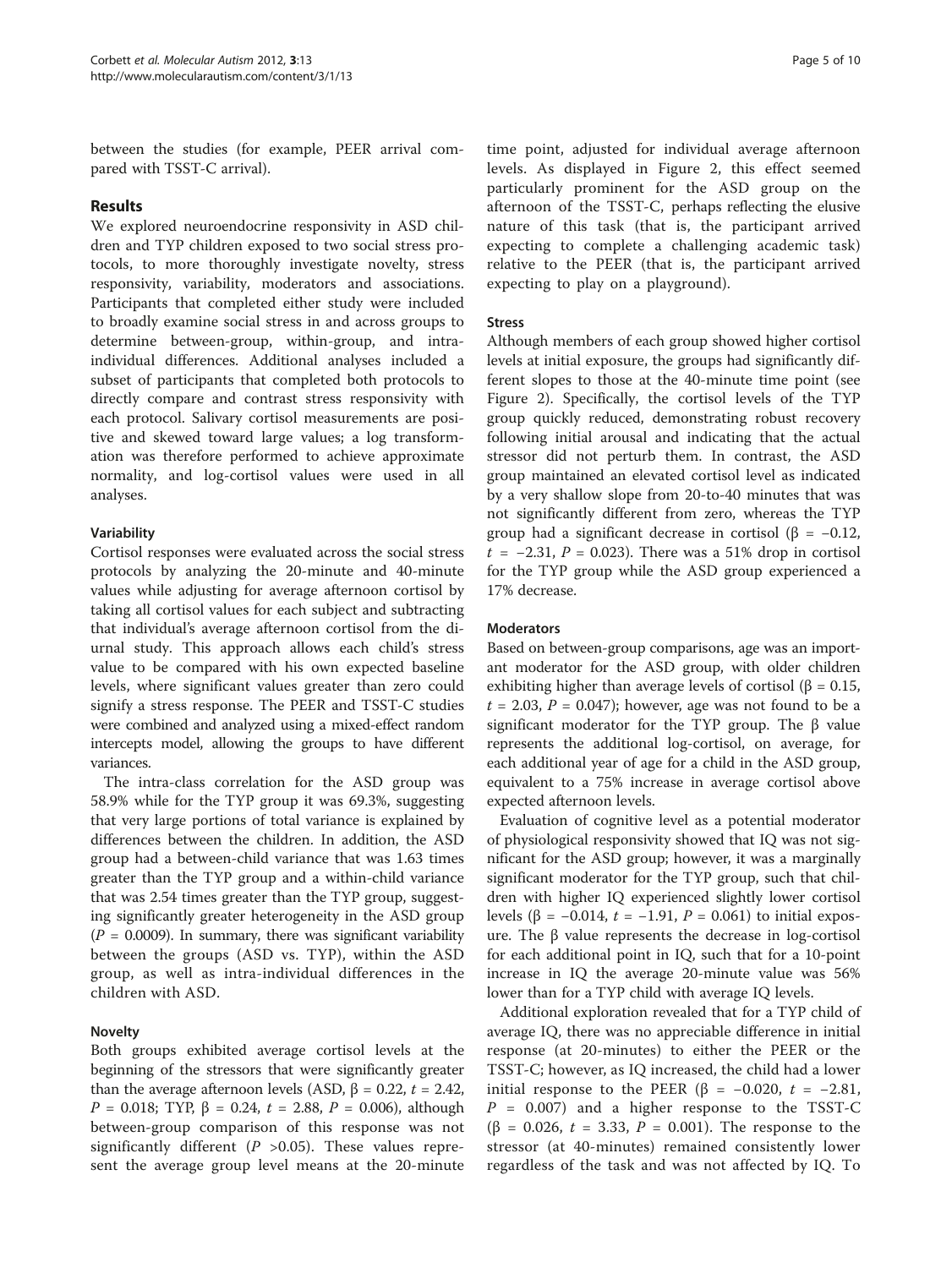<span id="page-5-0"></span>

put this in perspective, a TYP child that had an IQ 10 points above average would have an initial response to the PEER at a level 90% lower than the TYP child of average IQ, and an initial response to the TSST-C 30% higher than the TYP child of average IQ. They would then, regardless of protocol or IQ, experience a roughly 55% drop in cortisol in response to the stressor (slope from 20-to-40 minutes). Despite the starting value at 20 minutes based on IQ and type of stressor, the slope from 20 to 40 minutes remained equal because nothing moderated the 40-minute value.

## Associations

Correlational analyses revealed that cortisol arrival levels between the groups were moderately correlated across experiments ( $P = 0.027$ ,  $r = 0.47$ , df = 20), ostensibly driven by anticipatory stress in children with ASD ( $P = 0.032$ ,  $r = 0.57$ , df = 12) compared with the TYP group ( $P = 0.43$ ,  $r = 0.28$ , df = 6). The 20-minute post value in each experiment was strongly correlated ( $P = 0.008$ ,  $r = 0.56$ , df = 19; see Figure 3) during the early exposure to stressors, thus reflecting heightened response to novelty in the children with ASD ( $P = 0.044$ ,  $r = 0.56$ , df = 11) versus the TYP group ( $P = 0.16$ ,  $r = 0.55$ , df = 6). However, the 40-minute post value was not correlated across conditions, between the groups ( $P = 0.91$ ,  $r = 0.03$ , df = 20) or within the groups ( $P > 0.05$ ), suggesting a differential response based on the conditions of the stressor and between the groups.

#### **Discussion**

The purpose of the study was to thoroughly characterize the physiological response to social stress as measured by salivary cortisol in children with ASD compared with same-age peers to increase our understanding of factors

that contribute to individual variability. The comprehensive analyses revealed substantial between-group, withingroup, and intra-individual variability in ASD. While both groups showed an increase in cortisol upon novel exposure to the stressors, the ASD group demonstrated an elevated and prolonged stress response. Age was a strong, positive moderator of stress for children with ASD, whereas IQ differentially moderated stress response for the TYP group.

One of the more consistent findings in ASD is heterogeneity in many areas of biological, behavioral and neural functioning (for example [\[6](#page-8-0),[27](#page-9-0)-[30\]](#page-9-0)). We observed significant differences in variability in cortisol responses between the groups such that children with ASD showed

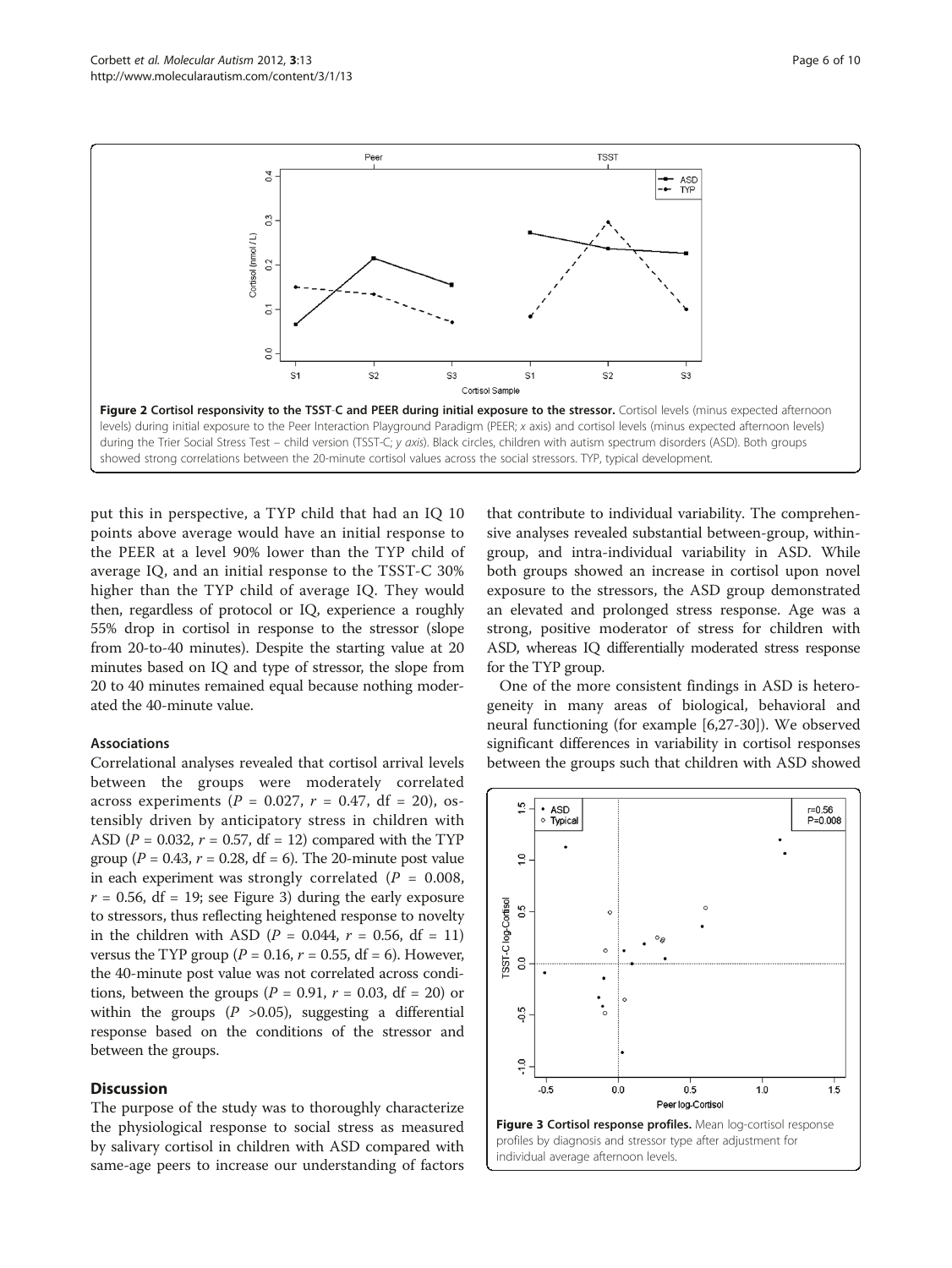a greater range of cortisol values than typically developing peers. Additionally, much of the total variance was explained by large within-group and intra-individual differences in ASD despite enrolling a homogeneous, well-characterized group.

The initial or novel responses to the paradigms were highly correlated, indicating that children in both groups with a heightened response to one paradigm similarly showed heightened cortisol to the other stressor. While this finding appears strongly driven by the ASD group, the initial response does not seem specific to ASD but may be more of an individual trait. In other words, initial cortisol responsivity to novel social scenarios in children with ASD appears idiosyncratic and may be driven by other factors suggesting more of a trait phenomenon. Additionally, the novelty response was similar regardless of the type of social stressor. Although there were some outliers, children who responded with a higher or lower cortisol response to the TSST-C showed a comparable response with the other paradigm. Further, since the order was randomized and carried out in different settings, order effects or habituation to research personnel cannot explain the findings.

Children with ASD often show atypical patterns of sensitivity to stimuli (for example [\[31](#page-9-0)]). The current findings also demonstrate responsivity to novelty that transcends the specific social paradigm. This implies that response to novelty is inherently associated with basal LHPA axis functioning, resulting in a direct biological effect regardless of exposure to a given stressor or psychological factors that influence stress responsivity. Recent studies in healthy adults indicate that temperamental avoidance of novelty is associated with heightened cortisol, whereas novelty-seeking is inversely associated with cortisol levels [\[32\]](#page-9-0). These effects are distinct from psychologically mediated factors, which may occur in response to a specific psychosocial stressor, such as the TSST-C. Corticotropin-releasing hormone may play a pivotal role in this association because central administration results in neophobia as well as reduced social behavior and exploration in various animal species [[33,34](#page-9-0)].

The predilection of many children with ASD to avoid novel situations may be analogous to a temperamental characteristic and considered on a developmental continuum. Physiological arousal is closely linked with stable, temperamental characteristics. For example, children, adults, and nonhuman primates shown to be behaviorally inhibited – such that they withdraw from novel situations – evidence LHPA axis hyperactivity [[35,36\]](#page-9-0).

Although children in both groups showed stress responsivity to novelty, the children with ASD exhibited a persistent stress response whereas the TYP group

exhibited a more rapid recovery, suggesting less perturbation by the stressor itself. The more rapid decline in cortisol in the TYP group could reflect robust negative feedback following initial evaluation. Alternatively it could reflect a more modest primary activation relative to the group baseline. In contrast, many children with ASD showed enhanced and sustained physiological arousal to the social stressors. As noted above, there remains variability in the stress response that is clearly dependent on the interpretation of the event as being threatening. If the event is fundamentally not perceived as threatening, the response will be diminished. In short, not all social events are equally stressful for individuals with ASD. Furthermore, it is acknowledged that the actual response to the stressor is also influenced by the initial interpretation and response to the novel situation. As such, while we aim to distinguish the novelty and stress responses, they are closely linked and further influenced by context and other modifying factors (for example [[37\]](#page-9-0)).

Since attention, perception and interpretation of stimuli are necessary to elicit a stress response, investigating factors that may moderate physiological arousal is a valuable although seldom used approach. The current study demonstrated that age is a very strong moderator in ASD such that for each additional year of age there was a 75% increase in cortisol level above the expected afternoon baseline levels. This association was not observed in neurotypical peers and supports prior literature that with increasing age comes concomitant insight into social challenges, contributing to higher rates of anxiety and stress in youth with ASD [[2-4](#page-8-0)[,38,39](#page-9-0)]. Although cortisol levels tend to increase with development and puberty [\[40](#page-9-0)], participants were prepubescent, and this relationship was not observed in the TYP group. Age as a potent moderator of physiological arousal in older children with ASD therefore certainly warrants additional study.

We also evaluated whether general cognitive functioning might contribute to the perception of and response to social stressors. Results showed that IQ was a significant moderator for the TYP group, such that children with higher IQ experienced lower cortisol responsivity to novelty. Moderation by IQ during initial exposure was not observed in the ASD group, in TYP children of average intellect nor found at the latter cortisol response to the stressor. Intriguingly, when evaluating the paradigms separately, cortisol levels in the higher IQ TYP children were differentially expressed based on the social paradigm such that they had a lower initial response when given the chance to play with peers yet a higher initial response when facing social evaluation. Since perception of the respondent is crucial to trigger a stress response, it is meaningful that children with higher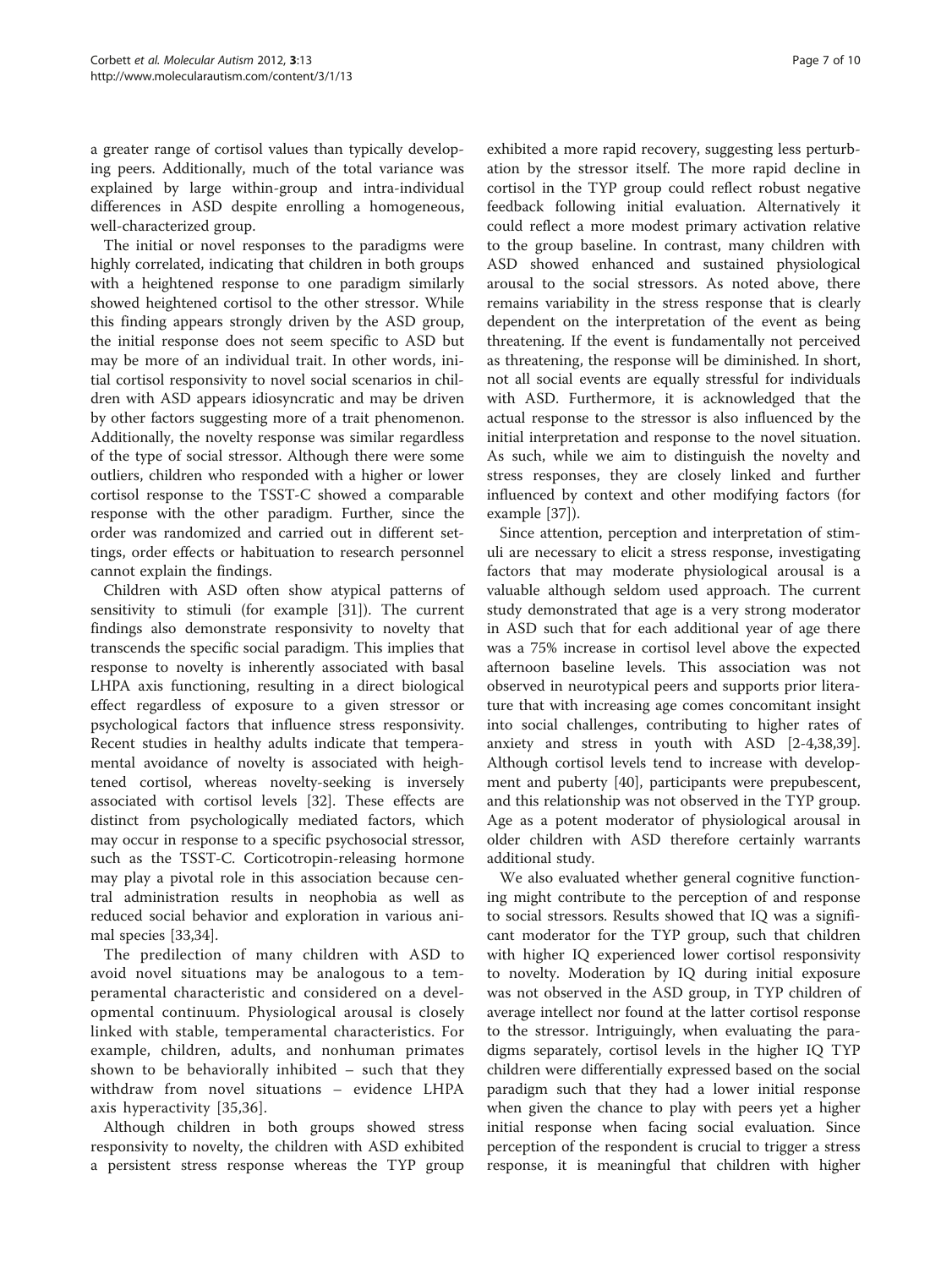cognitive functioning perceived the peer interaction as nonthreatening whereas social judgment was threatening. Because the IQ for the TYP group ranged from 99 to 142, such an increase in relation to the lowered cortisol implies it may be biologically meaningful and not simply a spurious finding. If replicated, this relationship suggests that cognitive appraisal is an important moderator of stress, particularly for those with higher intellect.

In consideration of current and previous findings, a model of neuroendocrine responsivity related to social behavior in ASD is proposed (see Figure 4). The figure represents the neuroendocrine cascade including factors proposed to influence a stress response. In this model, the two social paradigms – peer interaction and social evaluation – are the potential stressors. It is well established that when an individual experiences a heightened level of arousal in response to a perceived stressor, activation of limbic structures such as the amygdala, hippocampus and PFC sets into motion a neuroendocrine cascade [\[7](#page-8-0)]. The amygdala is an early threat detector



Figure 4 Neuroendocrine cascade. Representation of the neuroendocrine cascade including factors proposed to influence a stress response derived from the current findings. The two social paradigms, peer interaction and social evaluation, are the potential stressors. The amygdala, an early threat detector, is highly responsive to novel stimuli, which is engaged in social and affective appraisal. If the individual perceives the event to be stressful, the amygdala may become engaged, initiating a physiological response. However, the prefrontal cortex (PFC), which plays a pivotal role in cognitive appraisal, can influence reactivity by information gleaned from the context in which the stressor occurs. The individual may perceive the event as nonthreatening or choose to avoid it, thereby aborting a heightened response to the stressor. Based on developmental factors including personal experiences, the hippocampus may also become engaged. Limbic structures are thus influential in triggering the activation of the hypothalamic–pituitary–adrenal (HPA) axis for the cascade of neuropeptides and eventual release of cortisol from the adrenal cortex.

that is highly responsive to novel stimuli and engaged during social and affective appraisal. If the individual perceives the event to be stressful, the amygdala may become engaged initiating a physiological response. Importantly, the PFC, which plays a pivotal role in cognitive appraisal, can influence reactivity by information gleaned from the context in which the stressor occurs. An individual may perceive the event as nonthreatening or choose to avoid it, thereby aborting a heightened response to the stressor. Based on developmental factors including personal experiences, the hippocampus may engage triggering the activation of the limbichypothalamic–pituitary–adrenal axis for the cascade of neuropeptides and eventual release of cortisol from the adrenal cortex.

Several brain structures involved in the neuroendocrine cascade have been implicated in the neuropathology of ASD and may influence the biobehavioral patterns observed. The amygdala, a primary activator of stress responsivity for novel processive stimuli [\[7](#page-8-0)], has been hypothesized to contribute to increased anxiety and stress in individuals with autism [\[41,42\]](#page-9-0). This temporal lobe structure is instrumental in social and affective regulation, and it is differentially activated in ASD (for example [[43-45\]](#page-9-0)). As a rapid, initial-response threat detector, the amygdala plays a pivotal role during early exposure to stressors and may contribute to enhanced cortisol levels in response to novel events.

The PFC, an important neural structure involved in social and cognitive appraisal of a stressor [[46,47](#page-9-0)], may also be implicated in autism (for example [\[48,49](#page-9-0)]). Since the PFC is vital for cognitive control, insight, and context-dependent reasoning, it may contribute to the differential stress responses of the neurotypical children with higher IQ. Additionally, heightened activation initially triggered by the amygdala may not be inhibited by the PFC due to a dysfunctional circuit or reduced connectivity between the amygdala and PFC in ASD [[50\]](#page-9-0), leading to a prolonged stress response in dynamic social contexts in ASD.

Finally, volumetric differences in the hippocampus, a structure involved in memory formation and retrieval, have been reported (for example [\[51-53](#page-9-0)]). As such, developmental and personal experiences may enhance stress responsivity in older children with ASD. The model displayed is a visual representation of the findings and theoretical notions proposed herein; the model is not intended to summarize the complexity of the LHPA axis and other factors that impinge on an organism's response to potential stressors.

To summarize, the current investigation aimed to more thoroughly investigate different aspects of cortisol responsivity in children with ASD. Limitations include a somewhat modest sample size, a rather restricted age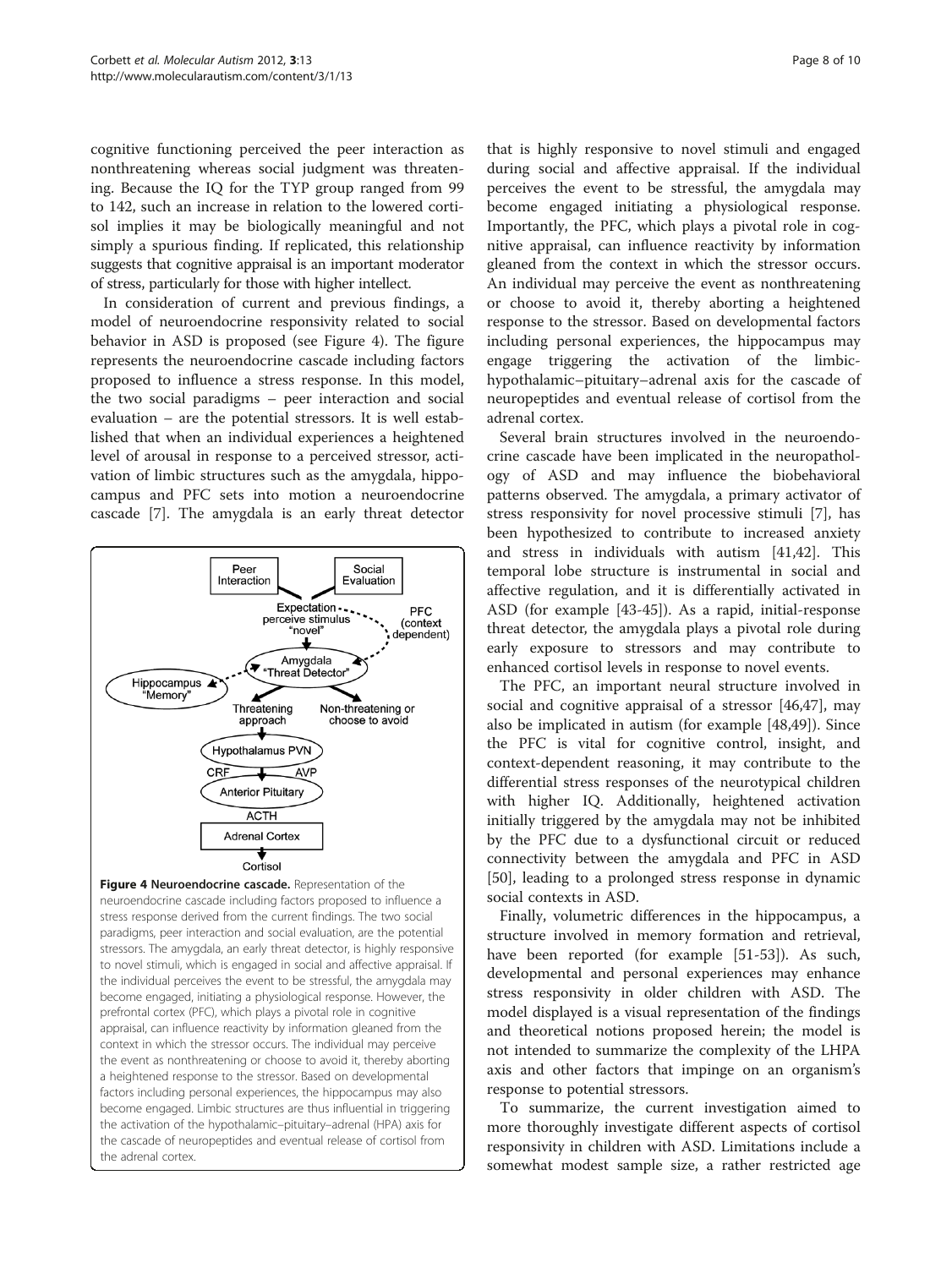<span id="page-8-0"></span>range due to developmental and hormonal factors, and inclusion of only male participants (owing to higher male-to-females ratios (4:1) in ASD and hormonal differences based on gender). In addition, the mean IQ of the comparison group reflected higher than average intellectual ability. While the current study utilized salivary cortisol to evaluate the LHPA axis, other indices such as salivary α-amylase may also be useful indicators of sympathetic adrenomedullary activity in response to stress (for example [[54\]](#page-9-0)). It may be worthwhile for future studies to evaluate both the LHPA axis and sympathetic adrenomedullary system in conjunction to expand our understanding of the stress response in children with ASD, which have been examined in other studies [\[55](#page-9-0)]. Additionally, further exploration into the association between perceived emotional stress or anxiety and the physiological response to stress might assist in addressing concerns regarding how to best measure anxiety in children with ASD (for example [[56](#page-9-0)]) and have important implications for treatment. In consideration of these limitations, the generalizability of the findings must be constrained. Efforts are underway to expand our research protocols based on age and gender while including other indices of stress responsivity.

# Conclusions

This comprehensive investigation of social stress serves to better characterize the biobehavioral stress profiles in ASD and TYP children. The notion that higher IQ in typically developing children may moderate stress has important implications for research to consider how perception and cognitive functioning influence stress responsivity. For both groups, response to novelty is idiosyncratic but a good predictor for reactivity to new situations, thereby emphasizing the importance of preparing highly responsive children for upcoming events with schedules or other preparatory coping strategies. In ASD, the significant variability in cortisol confirms the heterogeneity in this population and the need to individualize interventions that strongly consider stress reactivity in the child's treatment program. This observation is punctuated by the fact that even mild social situations can result in heightened and prolonged stress responsivity that intensify with development and experience. Exploration into better characterizing cortisol levels in children with ASD has shown the importance of considering initial and enduring responses to potential social stressors that may contribute to how children with ASD adapt to the dynamic social world.

#### Abbreviations

ASD: autism spectrum disorders; df: degrees of freedom; LHPA: limbic– hypothalamic–pituitary–adrenal; PEER: Peer Interaction Playground Paradigm; PFC: prefrontal cortex; TSST-C: Trier Social Stress Test – child version; TYP: typical development.

#### Competing interests

The authors declare that they have no competing interests.

#### Authors' contributions

BAC conceptualized the investigation, engaged in study design, supervised participant enrollment, provided data interpretation and completed the initial draft of the manuscript. CWS participated in study design, completed all statistical analyses, and participated in data interpretation and preparation of the manuscript. KEL conducted comprehensive assessments of research participants, engaged in study development and participated in the writing of the manuscript. All authors contributed to and approved the final manuscript.

#### Acknowledgements

This study was supported by a National Institute of Health (NIH) Career Development Award (grant number 5K08NMH072958) and NIH Award (grant number NIMH R01MH085717) to BAC. The authors appreciate the valuable comments provided by Karoly Mirnics, MD pertaining to our manuscript. They are grateful to the children and families who participated in and continue to support this research.

#### Author details

<sup>1</sup>Department of Psychiatry, Vanderbilt University, Vanderbilt Kennedy Center, PMB 40, 230 Appleton Place, Nashville, TN 37203, USA. <sup>2</sup>Cancer Prevention Institute of California, 2201 Walnut Avenue, Suite 300, Fremont, CA 94538, USA. <sup>3</sup>Veterans Affairs Northern California Healthcare System, 10535 Hospital Way, Building 649, Mather, CA 95655, USA.

#### Received: 20 July 2012 Accepted: 30 October 2012 Published: 17 November 2012

#### References

- 1. American Psychiatric Association: Diagnostic and Statistical Manual of Mental Disorders, Fourth Edition, Text Revision (DSM-IV-TR). Washington, DC: American Psychiatric Association; 2000.
- 2. Gillott A, Furniss F, Walter A: Anxiety in high-functioning children with autism. Autism 2001, 5:277–286.
- 3. Corbett BA, Schupp CW, Simon D, Ryan N, Mendoza S: Elevated cortisol during play is associated with age and social engagement in children with autism. Mol Autism 2010, 1:13.
- 4. Lopata C, Volker MA, Putnam SK, Thomeer ML, Nida RF: Effect of social familiarity on salivary cortisol and self-reports of social anxiety and stress in children with high functioning autism spectrum disorders. J Autism Dev Disord 2008, 38:1866–1877.
- 5. Corbett BA, Mendoza S, Wegelin JA, Carmean V, Levine S: Variable cortisol circadian rhythms in children with autism and anticipatory stress. Jof Psychiatry Neurosci 2008, 33:227-234
- Corbett BA, Schupp CW, Levine S, Mendoza S: Comparing cortisol, stress and sensory sensitivity in children with autism. Autism Res 2009, 2:32–39.
- 7. Herman JP, Cullinan WE: Neurocircuitry of stress: central control of the hypothalamo–pituitary–adrenocortical axis. Trends Neurosci 1997, 20:78–84.
- 8. Ulrich-Lai YM, Herman JP: Neural regulation of endocrine and autonomic stress responses. Nat Rev Neurosci 2009, 10:397–409.
- 9. Kanner L: Autistic disturbances of affective contact. Nervous Child 1943, 2:217–250.
- 10. Corbett BA, Mendoza S, Abdullah M, Wegelin JA, Levine S: Cortisol circadian rhythms and response to stress in children with autism. Psychoneuroendocrinology 2006, 31:59–68.
- 11. Jansen LM, Gispen-de Wied CC, van der Gaag RJ, van Engeland H: Differentiation between autism and multiple complex developmental disorder in response to psychosocial stress. Neuropsychopharmacology 2003, 28:582–590.
- 12. Spratt EG, Nicholas JS, Brady KT, Carpenter LA, Hatcher CR, Meekins KA, Furlanetto RW, Charles JM: Enhanced cortisol response to stress in children in autism. J Autism Dev Disord 2012, 42:75–81.
- 13. Tordjman S, Anderson GM, McBride PA, Hertzig ME, Snow ME, Hall LM, Thompson SM, Ferrari P, Cohen DJ: Plasma beta-endorphin, adrenocorticotropin hormone, and cortisol in autism. J Child Psychol Psychiatry 1997, 38:705–715.